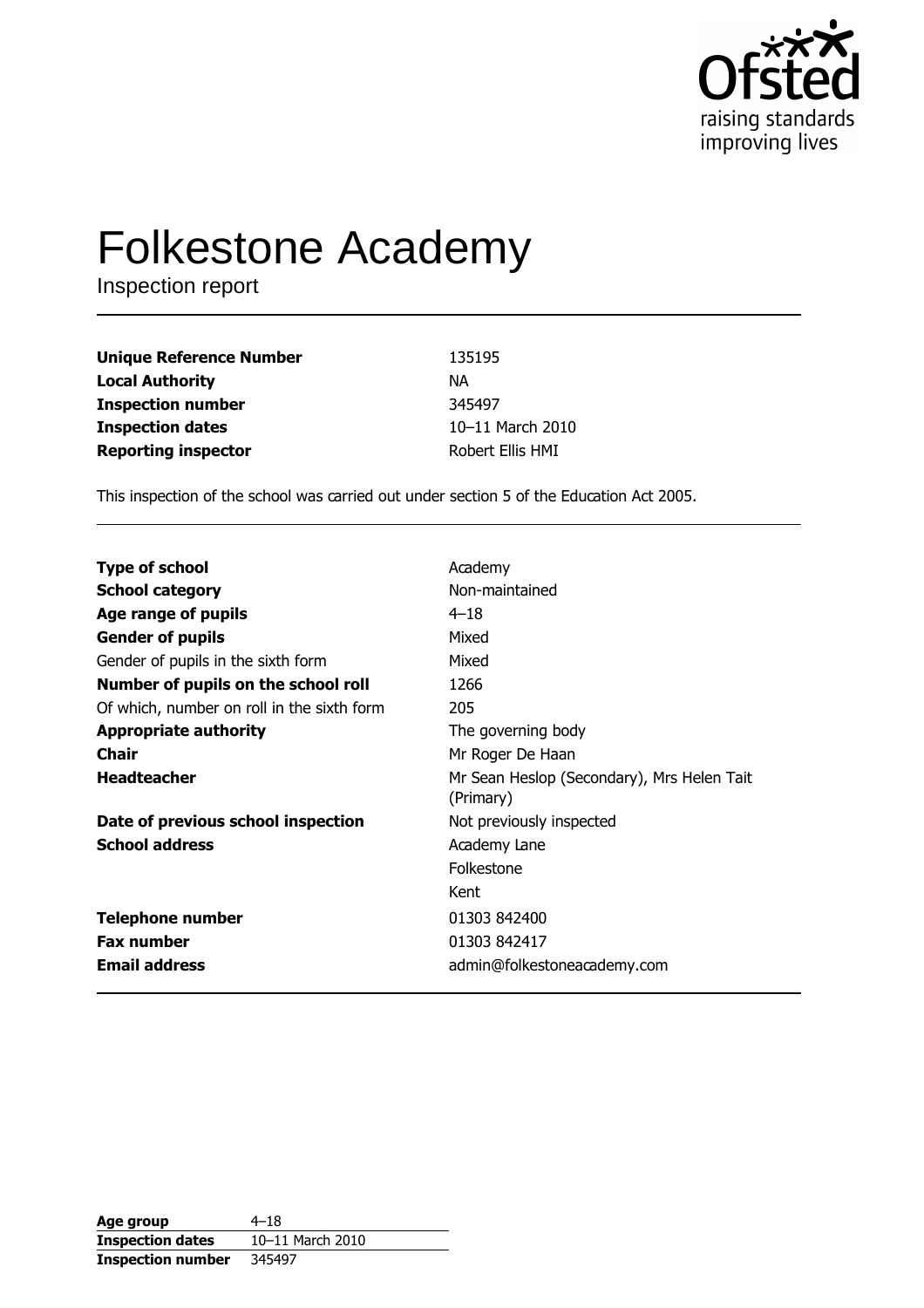The Office for Standards in Education, Children's Services and Skills (Ofsted) regulates and inspects to achieve excellence in the care of children and young people, and in education and skills for learners of all ages. It regulates and inspects childcare and children's social care, and inspects the Children and Family Court Advisory Support Service (Cafcass), schools, colleges, initial teacher training, work-based learning and skills training, adult and community learning, and education and training in prisons and other secure establishments. It rates council children's services, and inspects services for looked after children, safequarding and child protection.

Further copies of this report are obtainable from the school. Under the Education Act 2005, the school must provide a copy of this report free of charge to certain categories of people. A charge not exceeding the full cost of reproduction may be made for any other copies supplied.

If you would like a copy of this document in a different format, such as large print or Braille, please telephone 08456 404045, or email enquiries@ofsted.gov.uk.

You may copy all or parts of this document for non-commercial educational purposes, as long as you give details of the source and date of publication and do not alter the documentation in any way.

Royal Exchange Buildings St Ann's Square Manchester M2 7LA T: 08456 404045 Textphone: 0161 618 8524 E: enquiries@ofsted.gov.uk W: www.ofsted.gov.uk © Crown copyright 2010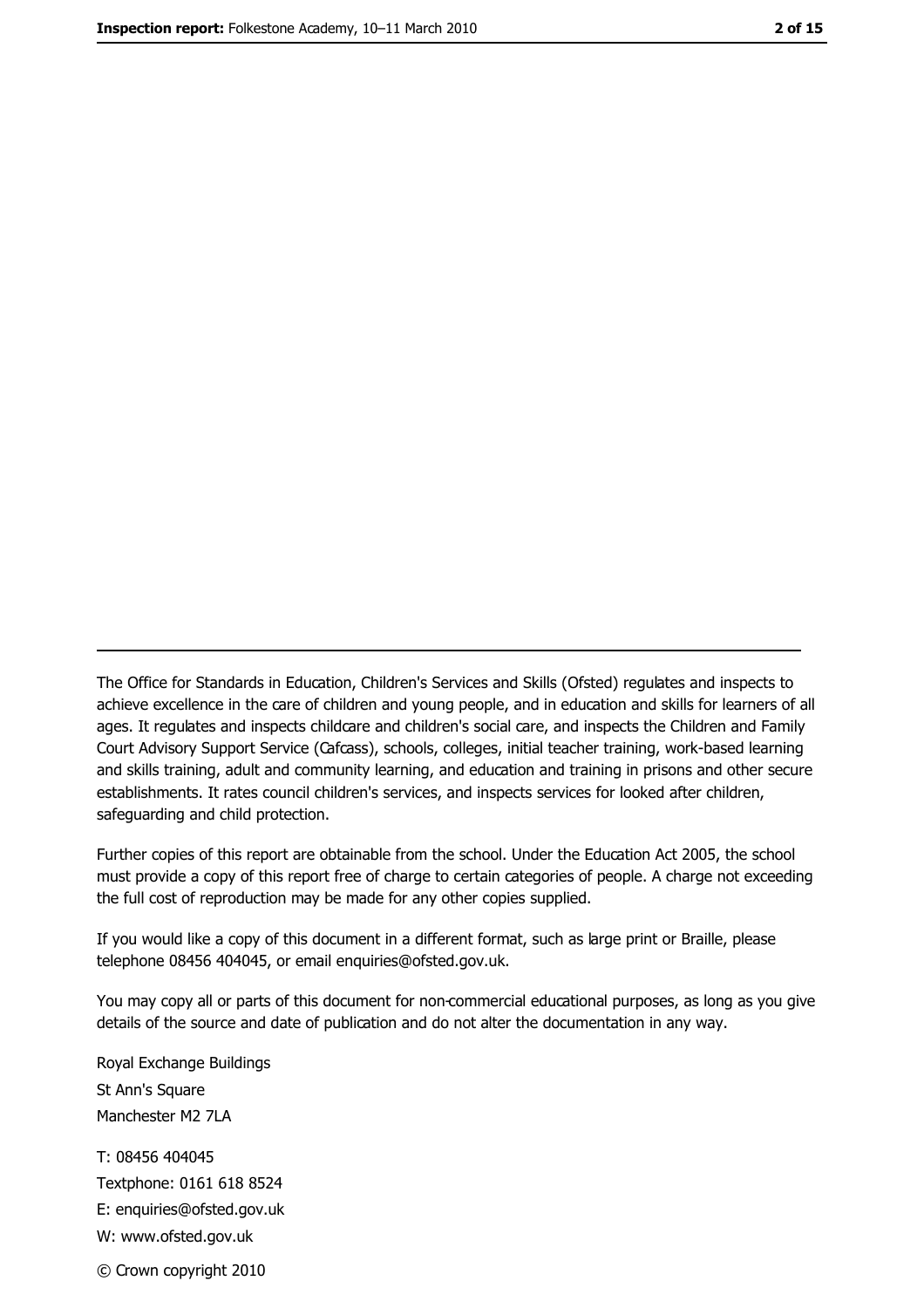# **Introduction**

This inspection was carried out by two of Her Majesty's Inspectors and four additional inspectors. Inspectors spent around 65% of their time observing learning, and 40 teachers were observed in 40 different lessons. Meetings were held with governors, staff, students, parents and carers. Inspectors observed the academy's work, and looked at: records of students' attainment and progress, self-evaluation documents, lesson-monitoring files, development plans, and information showing participation in physical activities, attendance and exclusions. They also evaluated responses to the inspection questionnaires from 144 students, 175 parents and carers and 58 staff.

The inspection team reviewed many aspects of the school's work. It looked in detail at the following:

- progress for students who were identified by the academy as having special  $\blacksquare$ educational needs and/or disabilities.
- the quality of monitoring and evaluation of recent initiatives intended to raise  $\blacksquare$ attainment, and the accuracy and impact of self-evaluation at all levels
- the impact of the sixth form on the life of the academy  $\blacksquare$
- the pace of improvement in the new primary section of the academy.  $\blacksquare$

# **Information about the school**

Folkestone Academy opened in September 2007 and replaced the Channel School. The predecessor school provided for ages 11 to 16, but the academy opened for 11 to 18 year olds, with a new sixth form. In September 2009, a primary section was opened which replaced an adjacent primary school. Most of the students are White British, but one in eight come from diverse minority ethnic backgrounds. The proportion of students who do not speak English as a first language is close to the national average. Just over one quarter of the students are eligible for free school meals. Almost half have been identified with special educational needs and/or disabilities, which is more than double the national average. Most students with additional needs have behavioural, emotional and social difficulties and/or moderate learning difficulties. The academy has three specialisms.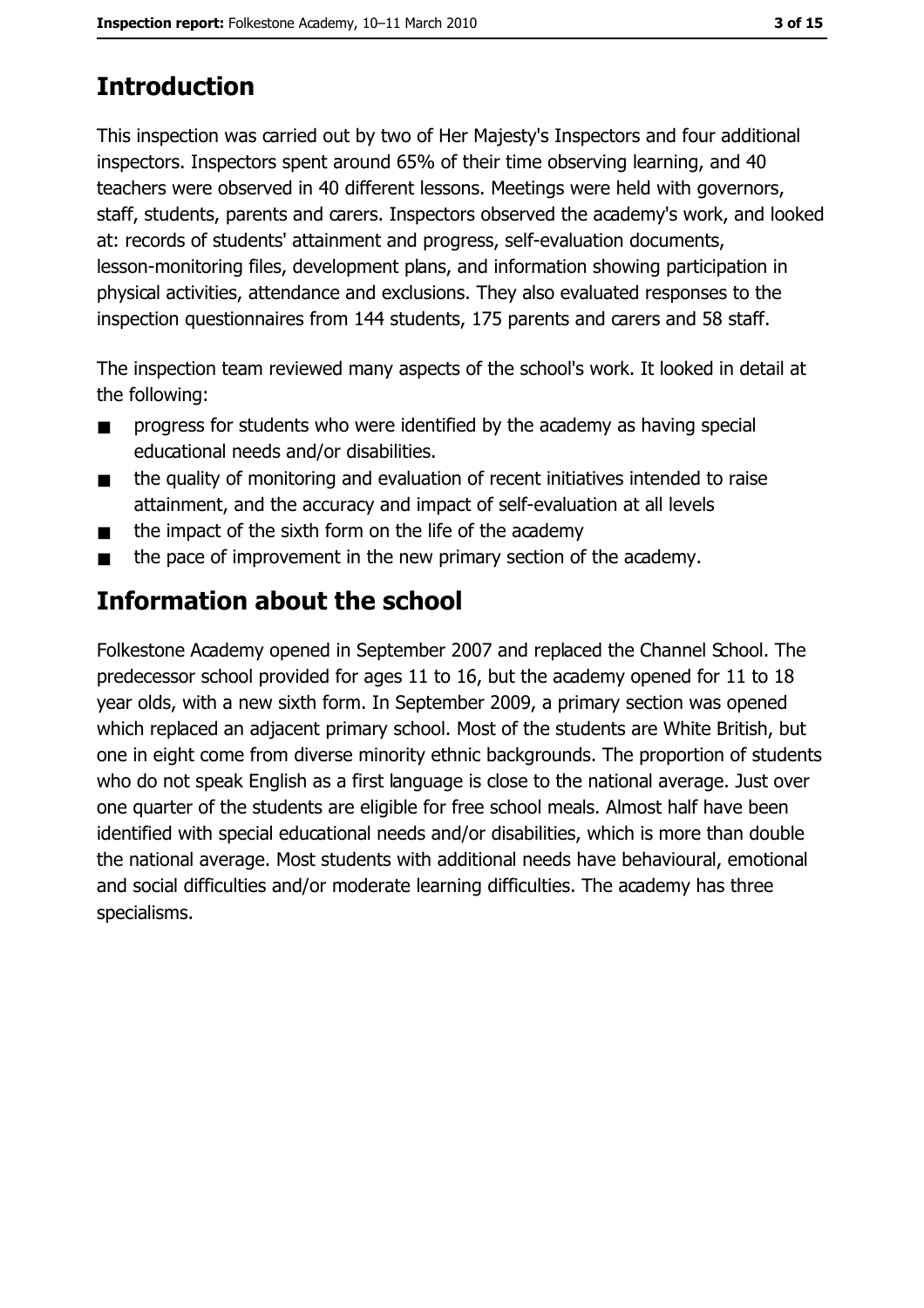## **Inspection judgements**

#### The school's capacity for sustained improvement

## **Main findings**

Folkestone Academy provides a satisfactory standard of education for students of all ages.

Attainment, although below the national average, is rising and students make satisfactory progress.

Good care, guidance and support have a positive impact on students' learning.

Students are well cared for and safeguarding arrangements are robust and effective.

Students are right to say they feel safe and have a good understanding of how to stay safe and be healthy.

There are good opportunities for students to contribute to the academy and the local community.

The academy is an inclusive school that promotes equality of opportunity and tackles discrimination well.

The primary section has made good progress in the short time since it was established.

Teaching is improving, but the good range of information about students' prior attainment and learning needs is not used consistently to ensure tasks, activities and support meet the needs of all students.

Most students behave well, but there are too many short-term exclusions and behavioural issues are not always dealt with fairly and consistently.

The quality of the academy's self-evaluation is too variable and the monitoring of teaching and learning is not sufficiently focused on the outcomes for different groups of students. Consequently, the academy has been over generous in its evaluation of the quality of teaching and other aspects of its work.

Leaders and managers have been effective in tackling some areas of underperformance and in raising attainment, and the academy's record demonstrates a satisfactory capacity for further improvement.

## What does the school need to do to improve further?

- Improve the quality of teaching by ensuring that teachers use information about  $\blacksquare$ students' prior attainment and barriers to learning in order to plan and deliver lessons that meet the needs of all students in the class.
	- Ensure that monitoring of teaching and learning is accurate and takes sufficient account of the outcomes achieved by different groups of students.
	- Ensure that behaviour management strategies are applied fairly and

| 3 |  |
|---|--|
| 3 |  |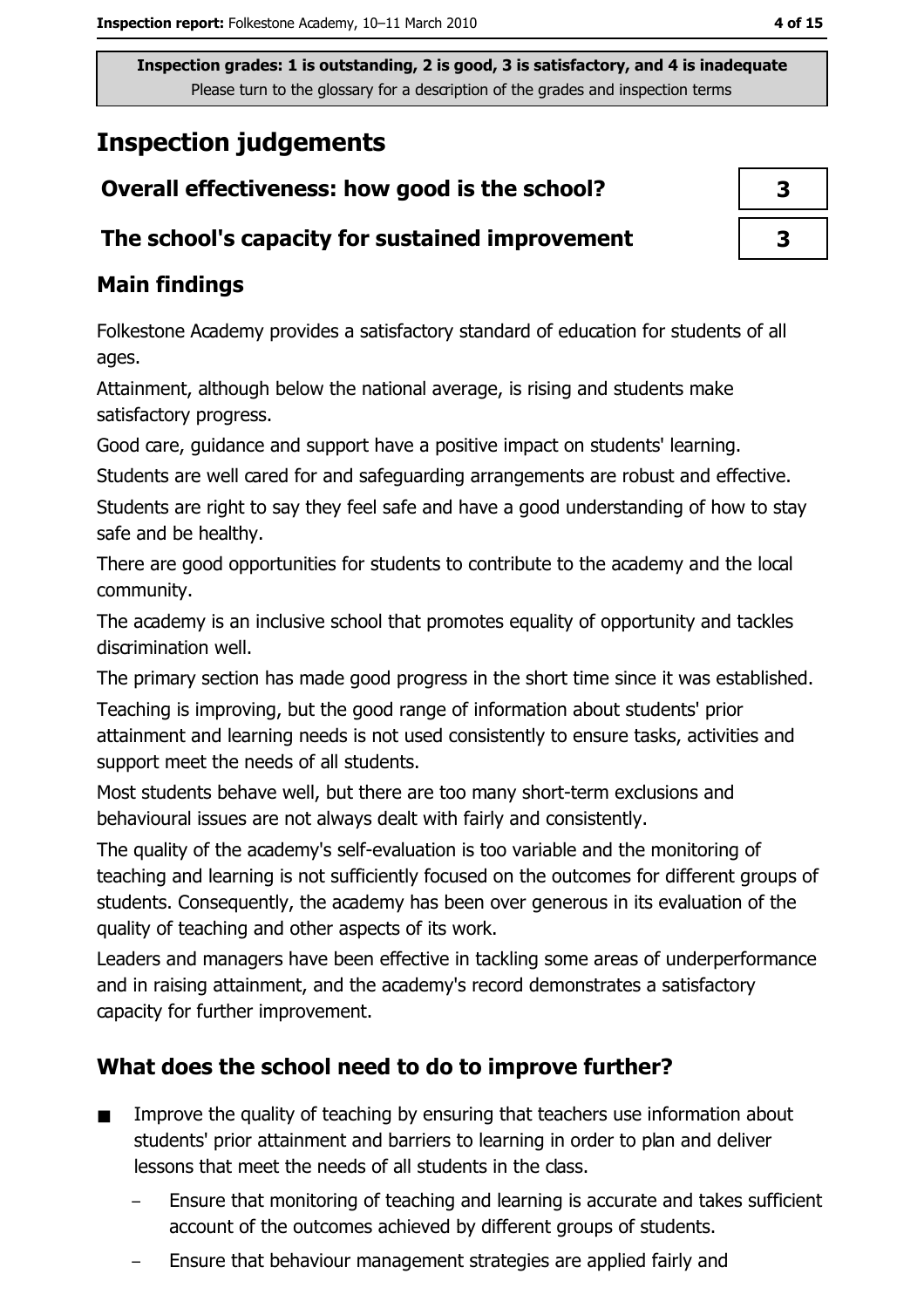consistently.

About 40% of the schools whose overall effectiveness is judged satisfactory may receive a monitoring visit by an Ofsted inspector before their next section 5 inspection.

#### **Outcomes for individuals and groups of pupils**

Students joint the academy with knowledge, skills and understanding that are well below those expected for their ages. Skills in reading and communication are particularly low. Primary-age children currently make satisfactory progress, but their progress is accelerating rapidly. Secondary-age students make satisfactory progress in most lessons and good progress in some. In a small minority of lessons, they do not make the progress that they should. Attainment at Key Stage 4 is improving and the proportion of students achieving five GCSE A\* to C grades has risen rapidly. Despite improvement, the proportion achieving five higher GCSE qualifications including mathematics and English has remained low, and well below the national average. In the sixth form, students make satisfactory progress and results in a few subjects are good. Attainment, overall, in the sixth form is below average.

All groups of students make similar progress, including those who do not speak English as a first language and those with special educational needs and/or disabilities.

Behaviour in lessons is mostly good, and students generally have good relationships with each other and with the adults in the classroom. A minority of students would like behaviour to be better and do not think that behaviour is managed consistently well by all staff. Although permanent exclusions have reduced significantly, the rate of fixed-term exclusion is too high and this has a negative impact on learning. Consequently, behaviour is not above satisfactory.

Despite low levels of literacy and numeracy, and average attendance, students' development of personal skills, including teamworking, adequately prepares them for the next steps in their education or for employment. Almost all students continue their education or go in to employment after leaving the school.

Students of all ages demonstrate an understanding of the need to adopt healthy lifestyles. Many are active participants in the wide range of sporting activities which the academy makes available. They are confident to talk to staff if they have a problem.

These are the grades for pupils' outcomes

3

The grades for attainment and attendance are: 1 is high; 2 is above average; 3 is broadly average; and 4 is low.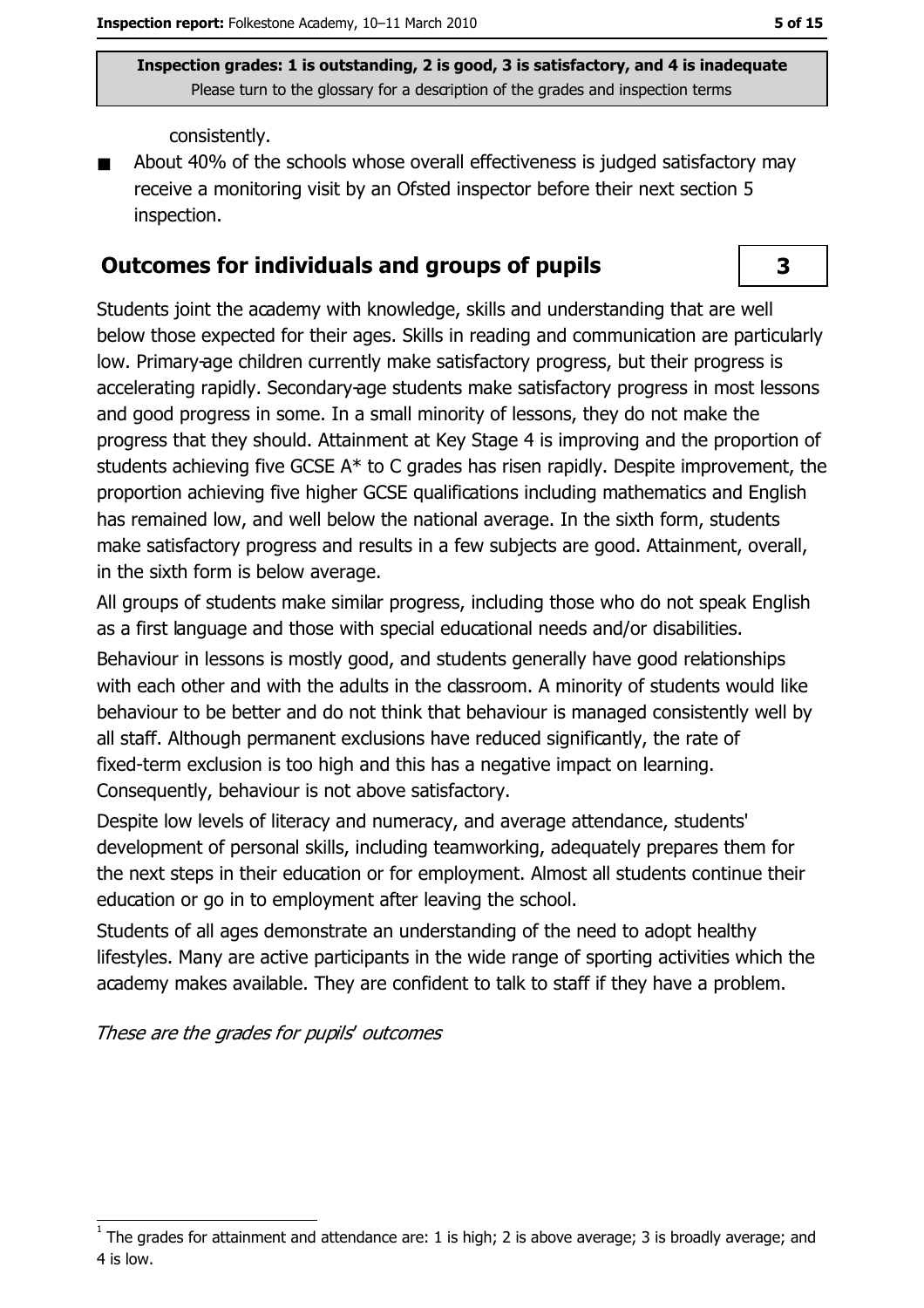| Pupils' achievement and the extent to which they enjoy their learning                                                     |                         |  |  |
|---------------------------------------------------------------------------------------------------------------------------|-------------------------|--|--|
| Taking into account:<br>Pupils' attainment <sup>1</sup>                                                                   |                         |  |  |
| The quality of pupils' learning and their progress                                                                        |                         |  |  |
| The quality of learning for pupils with special educational needs and/or<br>disabilities and their progress               | 3                       |  |  |
| The extent to which pupils feel safe                                                                                      | $\overline{\mathbf{2}}$ |  |  |
| <b>Pupils' behaviour</b>                                                                                                  | 3                       |  |  |
| The extent to which pupils adopt healthy lifestyles                                                                       | $\overline{2}$          |  |  |
| The extent to which pupils contribute to the school and wider community                                                   | $\overline{2}$          |  |  |
| The extent to which pupils develop workplace and other skills that will<br>contribute to their future economic well-being | 3                       |  |  |
| Taking into account:<br>Pupils' attendance <sup>1</sup>                                                                   | 3                       |  |  |
| The extent of pupils' spiritual, moral, social and cultural development                                                   | з                       |  |  |

#### How effective is the provision?

In a minority of lessons, teaching builds well on previous learning. Teachers provide interesting tasks and activities that include good opportunities for students to discuss and evaluate their progress towards challenging targets. Too many lessons are no better than satisfactory because the pace of learning is modest, tasks and activities are not closely matched to students' needs, and expectations of what students can achieve are not high enough. Students regularly spend too long listening passively to the teacher and lack the opportunity to become active and independent learners. Marking of students' work is inconsistent. Examples of helpful feedback to students were seen across the academy, but this is not fully embedded and some marking was perfunctory.

The primary section recognises that the curriculum is underdeveloped. It lacks strong links between subjects and does not provide enough scope to accelerating the pace of learning. Steps are being taken to match the secondary curriculum more closely to the needs and interests of students, and a new Year 7 curriculum is being developed for September 2010. A broad range of extra-curricular activities enriches the curriculum and these opportunities are well attended. The arts, media and European culture specialisms are having an impact on raising attainment, but the academy acknowledges that much more development is possible.

These are the grades for the quality of provision

| The quality of teaching                   |  |
|-------------------------------------------|--|
| Taking into account:                      |  |
| The use of assessment to support learning |  |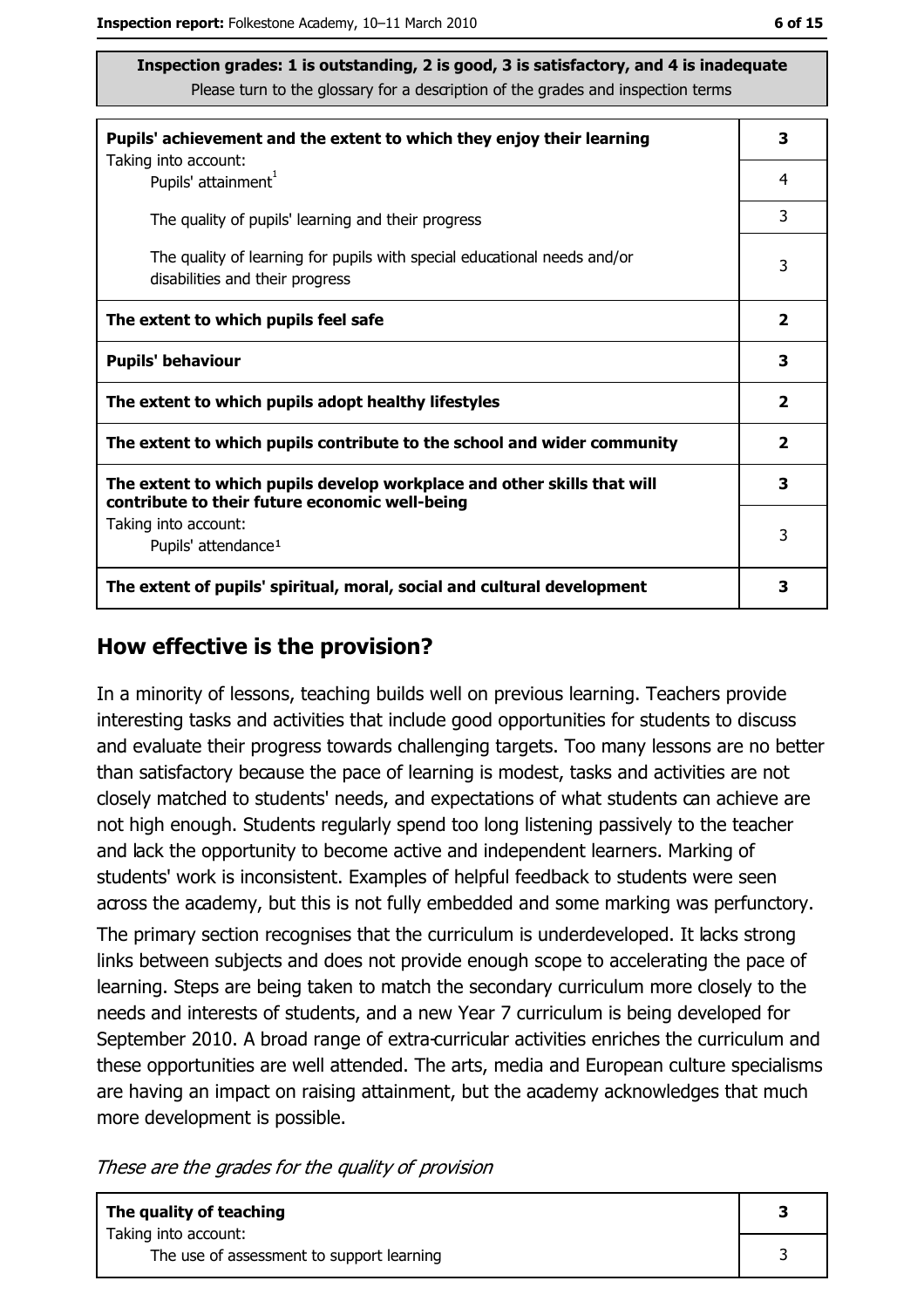| Inspection grades: 1 is outstanding, 2 is good, 3 is satisfactory, and 4 is inadequate<br>Please turn to the glossary for a description of the grades and inspection terms |              |  |  |
|----------------------------------------------------------------------------------------------------------------------------------------------------------------------------|--------------|--|--|
| The extent to which the curriculum meets pupils' needs, including, where<br>relevant, through partnerships                                                                 | 3            |  |  |
| The effectiveness of care, guidance and support                                                                                                                            | $\mathbf{2}$ |  |  |

#### How effective are leadership and management?

Senior leaders have a clear commitment to improvement, and share their vision for the future of the academy with staff and students. Monitoring and evaluation of the work of the primary section is good and senior leaders have an accurate picture of its strengths and areas for development. Staff in the primary section feel empowered to contribute to improvement and a very positive ethos and climate for learning are developing well. Middle leaders make a significant contribution to monitoring and evaluation in the secondary section. Some middle leaders accurately evaluate strengths and weakness in their areas of responsibility, and their incisive self-evaluation is driving improvement. However, the impact of middle leadership is too variable. Overall judgements of the quality of teaching and learning are over optimistic.

The trustees contribute a wide range of expertise and experience to the governance of the academy. They provide good leadership in the strategic development of the academy and are involved in evaluating and challenging low attainment. Staff, and parents and carers report that they would welcome closer contact with governors.

Child protection arrangements are thorough and meticulous and good practice is adopted across all parts of the academy. The curriculum is being developed so that students will have better opportunities to develop a strong understanding of how to keep safe and evaluate risks.

The academy pursues ambitious strategies to ensure that all groups of students are free from negative discrimination. The actions taken are narrowing any gaps that appear between outcomes for different groups. However, the academy is not complacent and areas have been identified where further development is required.

Strong partnerships are developing to support learning and can go further yet. The academy is collaborating with other local academies to develop a residential centre in north-west France. Inspectors observed an interesting healthcare day for Year 7 that involved contributions from a range of healthcare partners.

The academy knows the religious, ethnic and socio-economic context of its community well. Senior leaders have planned a series of actions to promote community cohesion and to engage with community groups in the local and wider community. For example, the restaurant is open to the local community on three days each week and feedback from users is positive. Although the impact of strategies to promote community cohesion within the academy is felt strongly, initiatives at a national and international level are still at the early stages of development.

Links are being sought with parents and carers, particularly those who have not previously engaged with the academy. A parents' and carers' forum has been established to get their views about important issues.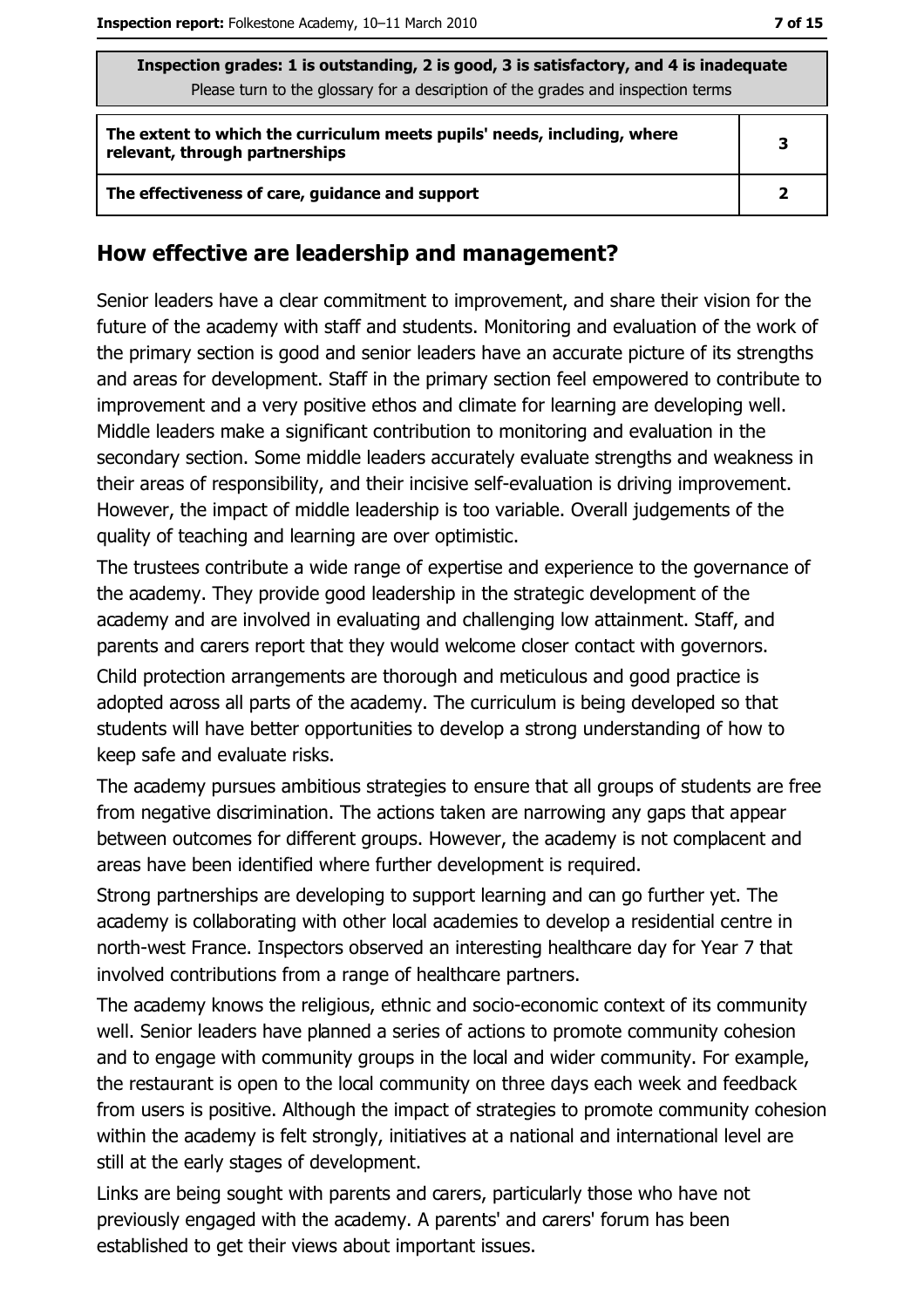These are the grades for leadership and management

| The effectiveness of leadership and management in embedding ambition and<br>driving improvement                                                                     |                         |  |
|---------------------------------------------------------------------------------------------------------------------------------------------------------------------|-------------------------|--|
| Taking into account:<br>The leadership and management of teaching and learning                                                                                      | 3                       |  |
| The effectiveness of the governing body in challenging and supporting the<br>school so that weaknesses are tackled decisively and statutory responsibilities<br>met | $\overline{\mathbf{2}}$ |  |
| The effectiveness of the school's engagement with parents and carers                                                                                                | 3                       |  |
| The effectiveness of partnerships in promoting learning and well-being                                                                                              | $\overline{\mathbf{2}}$ |  |
| The effectiveness with which the school promotes equality of opportunity and<br>tackles discrimination                                                              | $\overline{\mathbf{2}}$ |  |
| The effectiveness of safeguarding procedures                                                                                                                        | $\mathbf{2}$            |  |
| The effectiveness with which the school promotes community cohesion                                                                                                 | $\overline{\mathbf{2}}$ |  |
| The effectiveness with which the school deploys resources to achieve<br>value for money                                                                             | 3                       |  |

#### **Early Years Foundation Stage**

The Early Years Foundation Stage provides a welcoming environment and an interesting outside area is being developed to provide opportunities for children to develop in all areas of learning. Difficulties with the structure of the building have prevented the inside spaces from being developed to the same level. Children make satisfactory progress in relation to their low starting points but standards for many are likely to below average by the start of Key Stage 1. Children are provided with a satisfactory mix of adult-led and child-selected activities. Staff have appropriate knowledge of how children learn and of their welfare requirements. Children are happy, well behaved and kept safe. Each member of staff takes responsibility for a small group of children, and learners' achievements are systematically observed and recorded. Staff work together as a team, and children engage confidently in groups and with their own individual tasks. One group of children participated enthusiastically in preparing a role-play linked to their recent trip to Dover Castle. The Early Years Foundation Stage leader correctly identifies that the overall effectiveness is satisfactory and is seeking ways to make further improvements.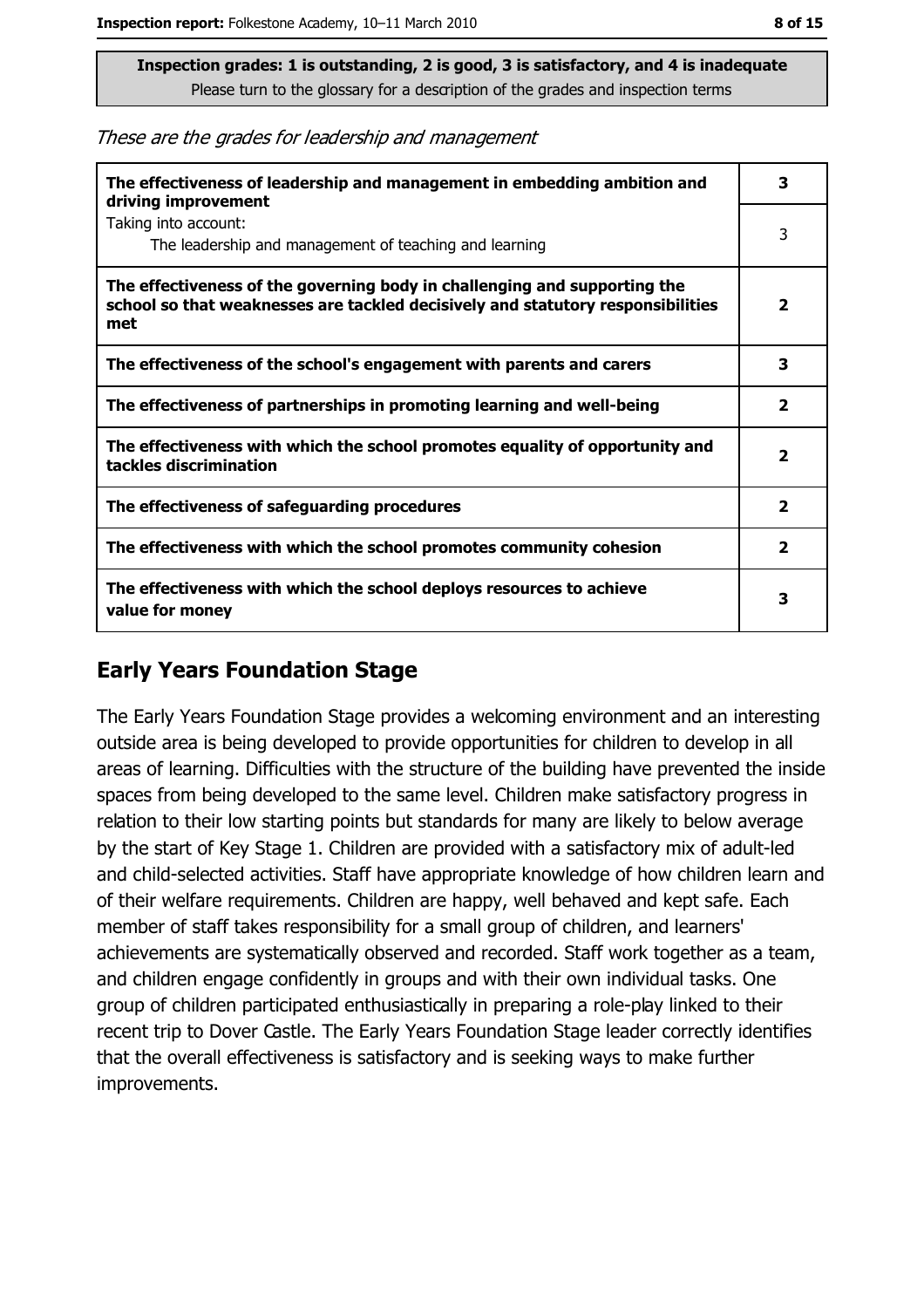These are the grades for the Early Years Foundation Stage

| <b>Overall effectiveness of the Early Years Foundation Stage</b>                             | 3 |
|----------------------------------------------------------------------------------------------|---|
| Taking into account:<br>Outcomes for children in the Early Years Foundation Stage            |   |
| The quality of provision in the Early Years Foundation Stage                                 |   |
| The effectiveness of leadership and management of the Early Years<br><b>Foundation Stage</b> | 3 |

## **Sixth form**

Students enter the sixth form with attainment that is generally lower than that in most sixth forms. Attainment is improving, but examination results in 2009 were generally below the national average. Progress differs agoss different courses and tracking data show some students have already fallen behind their targets. Overall, progress is satisfactory. Students have opportunities to contribute to the academy community as members of tutor groups which include students from Years 7 to 13, and in leadership roles working with younger students, including those in the primary section of the academy.

The quality of teaching is generally satisfactory, but varies from sound to outstanding. It is not consistently good enough to ensure that students make good progress across all courses. The curriculum has been improved and there is now a wider range of Level 1 and Level 2 courses available to meet students' needs. Vocational options are provided in catering, hairdressing and beauty therapy. Diploma courses are being developed in music technology, performing arts and sports to extend future students' learning opportunities.

There have been a number of changes to the leadership and management of the sixth form since the academy opened. Current leadership arrangements have been in place for a very short time and have only recently begun to identify and remedy weaknesses in the sixth form.

| <b>Overall effectiveness of the sixth form</b>                  |  |
|-----------------------------------------------------------------|--|
| Taking into account:<br>Outcomes for students in the sixth form |  |
|                                                                 |  |
| The quality of provision in the sixth form                      |  |
| Leadership and management of the sixth form                     |  |

These are the grades for the sixth form

## **Views of parents and carers**

The very large majority of parents and carers that responded to the inspection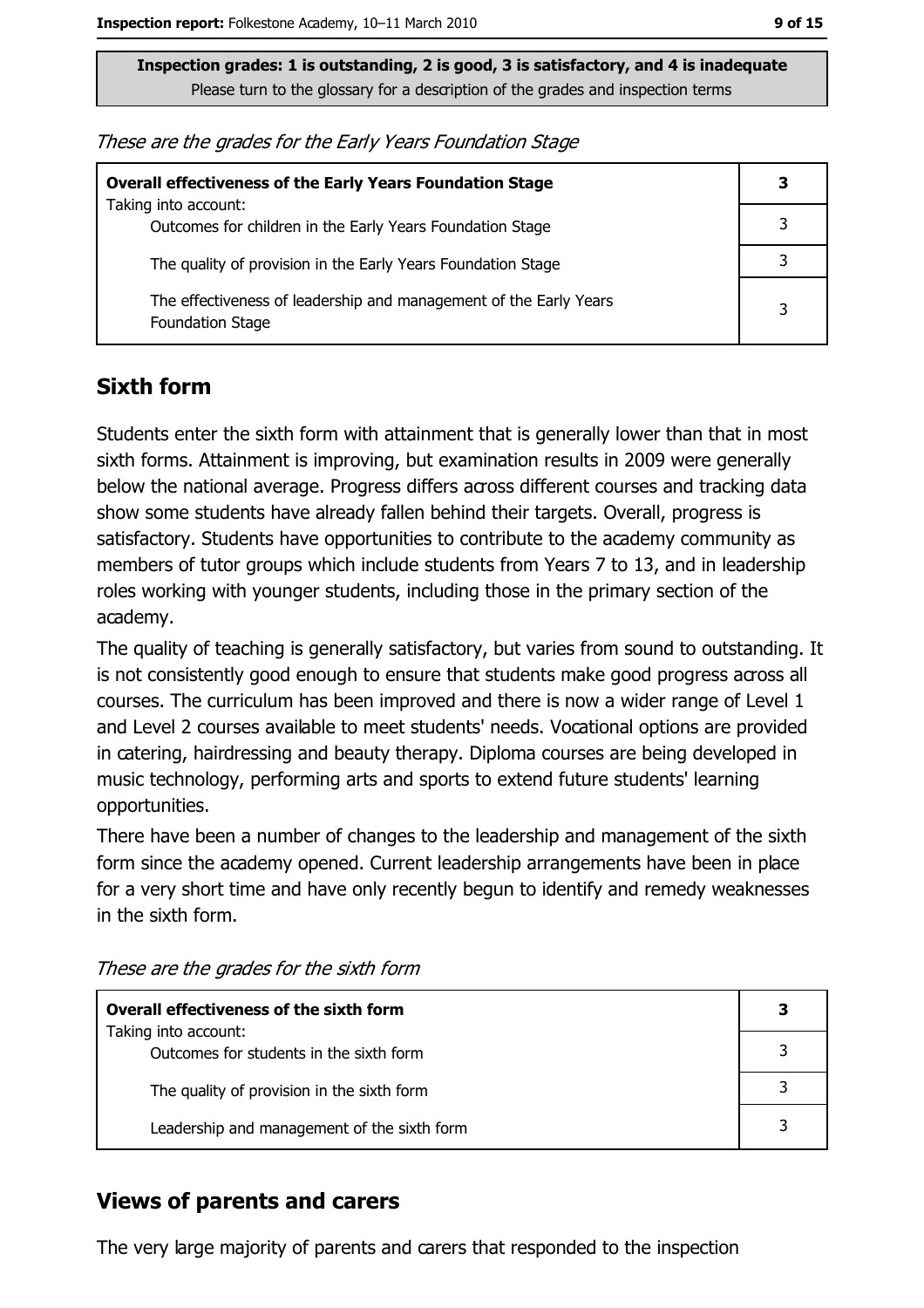questionnaire are happy with their children's experiences at the academy. A small but significant number do not feel that the academy deals effectively with unacceptable behaviour and does not take their concerns seriously. Inspectors noted that management of behaviour was not always consistent but found no evidence to suggest that concerns were not taken seriously.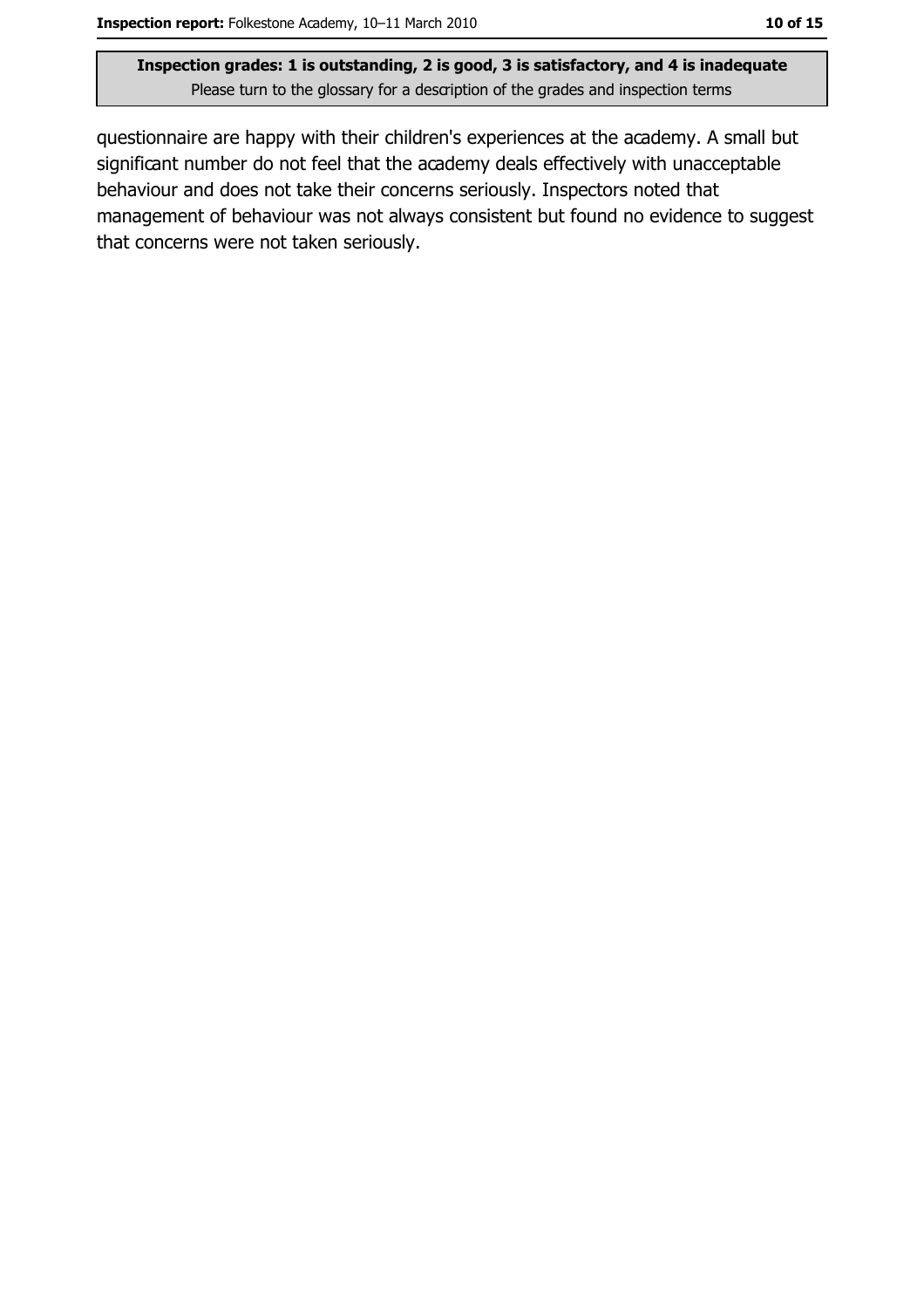#### Responses from parents and carers to Ofsted's questionnaire

Ofsted invited all the registered parents and carers of pupils registered at Folkestone Academy to complete a questionnaire about their views of the school.

In the questionnaire, parents and carers were asked to record how strongly they agreed with 13 statements about the school. The inspection team received 175 completed questionnaires by the end of the on-site inspection. In total, there are 1266 students registered at the academy.

| <b>Statements</b>                                                                                                                                                                                                                                       | <b>Strongly</b><br><b>Agree</b> |               | <b>Agree</b> |               |                | <b>Disagree</b> |                | <b>Strongly</b><br>disagree |
|---------------------------------------------------------------------------------------------------------------------------------------------------------------------------------------------------------------------------------------------------------|---------------------------------|---------------|--------------|---------------|----------------|-----------------|----------------|-----------------------------|
|                                                                                                                                                                                                                                                         | <b>Total</b>                    | $\frac{0}{0}$ | <b>Total</b> | $\frac{0}{0}$ | <b>Total</b>   | $\frac{0}{0}$   | <b>Total</b>   | $\frac{0}{0}$               |
| My child enjoys school                                                                                                                                                                                                                                  | 75                              | 43            | 82           | 47            | 14             | 8               | $\overline{2}$ | $\mathbf{1}$                |
| The school keeps my child<br>safe                                                                                                                                                                                                                       | 87                              | 50            | 82           | 47            | 4              | $\overline{2}$  | $\overline{2}$ | $\mathbf{1}$                |
| The school informs me<br>about my child's progress                                                                                                                                                                                                      | 74                              | 42            | 88           | 50            | 8              | 5               | $\overline{2}$ | $\mathbf{1}$                |
| My child is making enough<br>progress at this school                                                                                                                                                                                                    | 70                              | 40            | 89           | 51            | 9              | 5               | 3              | $\overline{2}$              |
| The teaching is good at this<br>school                                                                                                                                                                                                                  | 68                              | 39            | 90           | 51            | 8              | 5               | 2              | $\mathbf{1}$                |
| The school helps me to<br>support my child's learning                                                                                                                                                                                                   | 69                              | 39            | 87           | 50            | 13             | $\overline{7}$  | 3              | $\overline{2}$              |
| The school helps my child to<br>have a healthy lifestyle                                                                                                                                                                                                | 67                              | 38            | 98           | 56            | 4              | $\overline{2}$  | $\overline{2}$ | $\mathbf{1}$                |
| The school makes sure that<br>my child is well prepared for<br>the future (for example<br>changing year group,<br>changing school, and for<br>children who are finishing<br>school, entering further or<br>higher education, or<br>entering employment) | 55                              | 31            | 94           | 54            | 9              | 5               | $\overline{2}$ | $\mathbf{1}$                |
| The school meets my child's<br>particular needs                                                                                                                                                                                                         | 57                              | 33            | 101          | 58            | 9              | 5               | 4              | $\overline{2}$              |
| The school deals effectively<br>with unacceptable behaviour                                                                                                                                                                                             | 58                              | 33            | 91           | 52            | 10             | 6               | 7              | 4                           |
| The school takes account of<br>my suggestions and<br>concerns                                                                                                                                                                                           | 48                              | 27            | 97           | 55            | 10             | 6               | 6              | 3                           |
| The school is led and<br>managed effectively                                                                                                                                                                                                            | 74                              | 42            | 87           | 50            | $\overline{4}$ | $\overline{2}$  | 3              | $\overline{2}$              |
| Overall, I am happy with my<br>child's experience at this<br>school                                                                                                                                                                                     | 80                              | 46            | 79           | 45            | 12             | 7               | 3              | $\overline{2}$              |

The table above summarises the responses that parents and carers made to each statement. The percentages indicate the proportion of parents and carers giving that response out of the total number of completed questionnaires. Where one or more parents and carers chose not to answer a particular question, the percentages will not add up to 100%.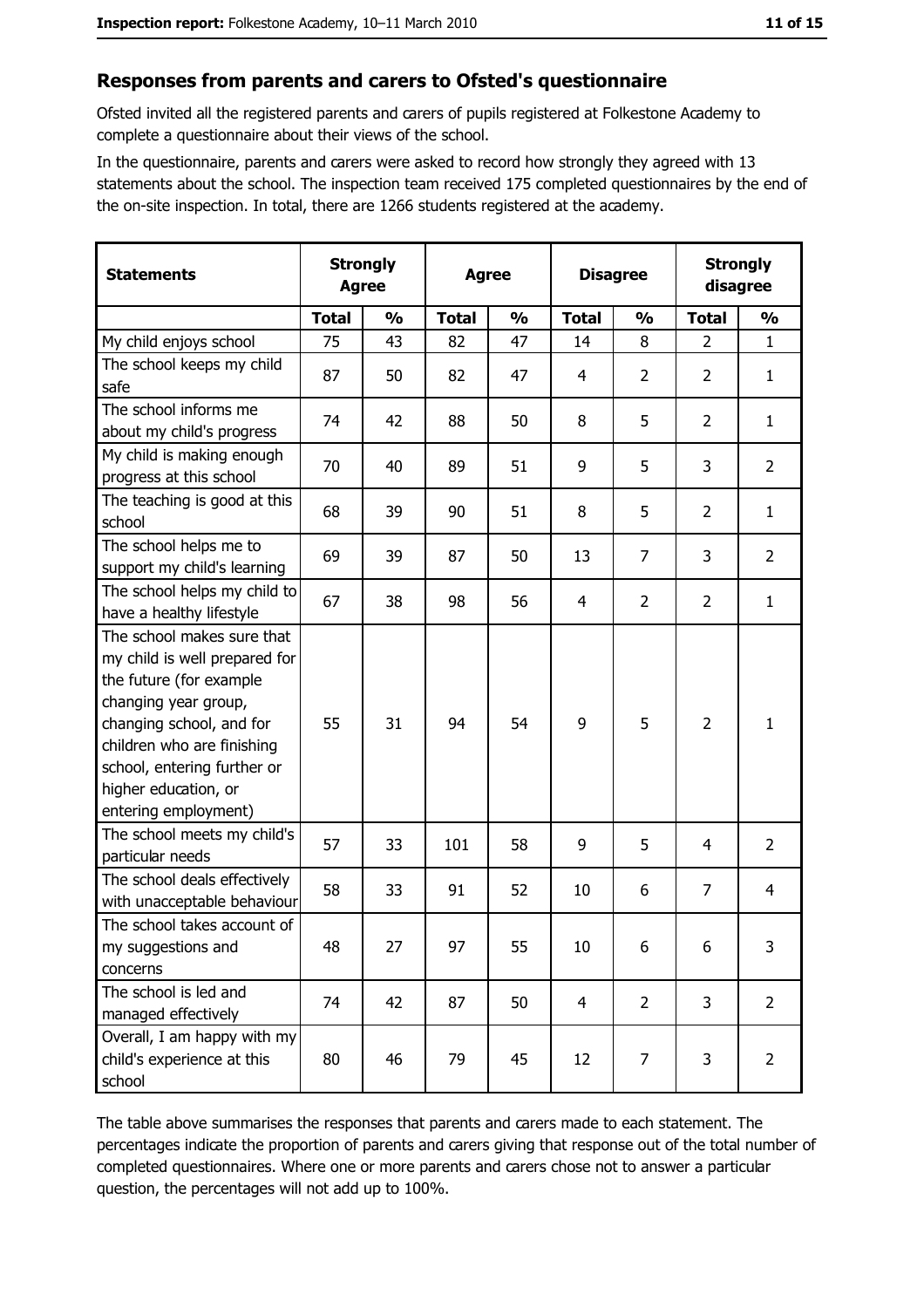# Glossary

| Grade   | <b>Judgement</b> | <b>Description</b>                                                                                                                                                                                                               |  |
|---------|------------------|----------------------------------------------------------------------------------------------------------------------------------------------------------------------------------------------------------------------------------|--|
| Grade 1 | Outstanding      | These features are highly effective. An oustanding<br>school provides exceptionally well for its pupils' needs.                                                                                                                  |  |
| Grade 2 | Good             | These are very positive features of a school. A school<br>that is good is serving its pupils well.                                                                                                                               |  |
| Grade 3 | Satisfactory     | These features are of reasonable quality. A satisfactory<br>school is providing adequately for its pupils.                                                                                                                       |  |
| Grade 4 | Inadequate       | These features are not of an acceptable standard. An<br>inadequate school needs to make significant<br>improvement in order to meet the needs of its pupils.<br>Ofsted inspectors will make further visits until it<br>improves. |  |

## What inspection judgements mean

#### Overall effectiveness of schools inspected between September 2007 and July 2008

|                       | Overall effectiveness judgement (percentage of<br>schools) |      |                     |                   |
|-----------------------|------------------------------------------------------------|------|---------------------|-------------------|
| <b>Type of school</b> | <b>Outstanding</b>                                         | Good | <b>Satisfactory</b> | <b>Inadequate</b> |
| Nursery schools       | 39                                                         | 58   | 3                   | 0                 |
| Primary schools       | 13                                                         | 50   | 33                  | 4                 |
| Secondary schools     | 17                                                         | 40   | 34                  | 9                 |
| Sixth forms           | 18                                                         | 43   | 37                  | $\overline{2}$    |
| Special schools       | 26                                                         | 54   | 18                  | $\overline{2}$    |
| Pupil referral units  | 7                                                          | 55   | 30                  | 7                 |
| All schools           | 15                                                         | 49   | 32                  | 5                 |

New school inspection arrangements were introduced on 1 September 2009. This means that inspectors now make some additional judgements that were not made previously.

The data in the table above were reported in The Annual Report of Her Majesty's Chief Inspector of Education, Children's Services and Skills 2007/08.

Percentages are rounded and do not always add exactly to 100. Secondary school figures include those that have sixth forms, and sixth form figures include only the data specifically for sixth form inspection judgements.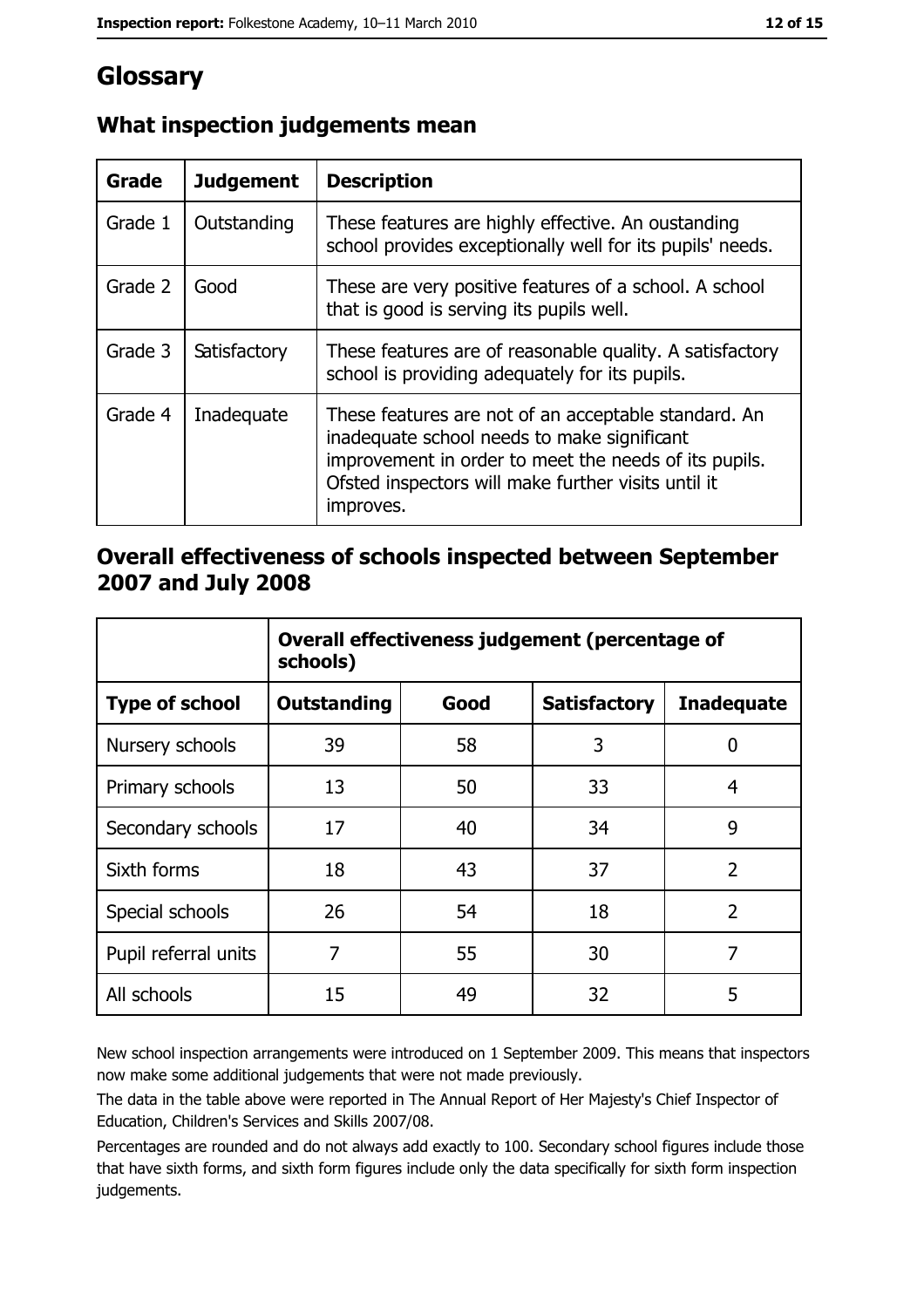# **Common terminology used by inspectors**

| Achievement:                  | the progress and success of a pupil in<br>their learning, development or training.                                                                                                                                                                                                                           |  |  |
|-------------------------------|--------------------------------------------------------------------------------------------------------------------------------------------------------------------------------------------------------------------------------------------------------------------------------------------------------------|--|--|
| Attainment:                   | the standard of the pupils' work shown by<br>test and examination results and in<br>lessons.                                                                                                                                                                                                                 |  |  |
| Capacity to improve:          | the proven ability of the school to<br>continue improving. Inspectors base this<br>judgement on what the school has<br>accomplished so far and on the quality of<br>its systems to maintain improvement.                                                                                                     |  |  |
| Leadership and management:    | the contribution of all the staff with<br>responsibilities, not just the headteacher,<br>to identifying priorities, directing and<br>motivating staff and running the school.                                                                                                                                |  |  |
| Learning:                     | how well pupils acquire knowledge,<br>develop their understanding, learn and<br>practise skills and are developing their<br>competence as learners.                                                                                                                                                          |  |  |
| <b>Overall effectiveness:</b> | inspectors form a judgement on a school's<br>overall effectiveness based on the findings<br>from their inspection of the school. The<br>following judgements, in particular,<br>influence what the overall effectiveness<br>judgement will be.                                                               |  |  |
|                               | The school's capacity for sustained<br>improvement.<br>Outcomes for individuals and groups<br>of pupils.<br>The quality of teaching.<br>The extent to which the curriculum<br>meets pupil's needs, including where<br>relevant, through partnerships.<br>The effectiveness of care, guidance<br>and support. |  |  |
| Progress:                     | the rate at which pupils are learning in<br>lessons and over longer periods of time. It<br>is often measured by comparing the<br>pupils' attainment at the end of a key<br>stage with their attainment when they<br>started.                                                                                 |  |  |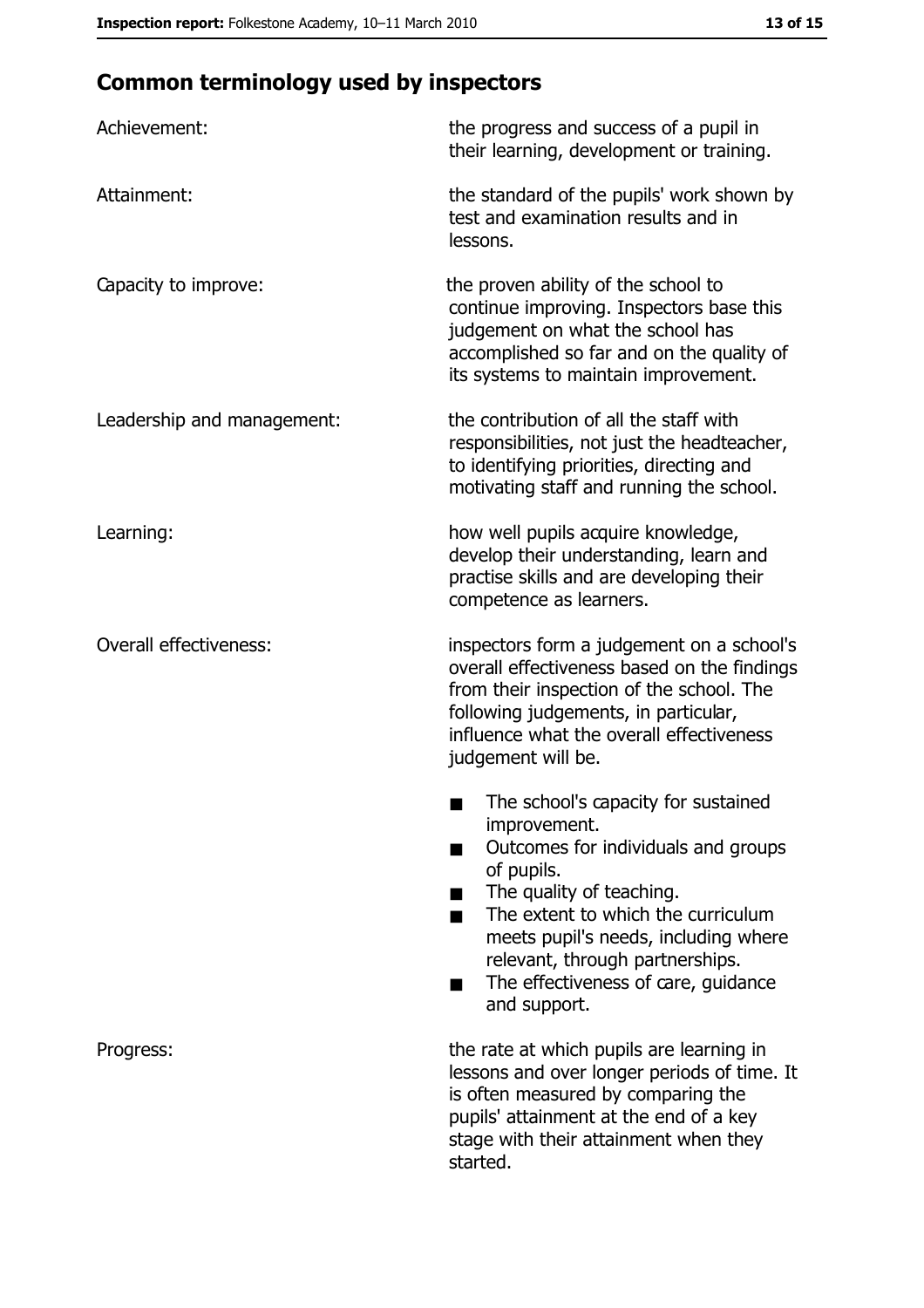This letter is provided for the school, parents and carers to share with their children. It describes Ofsted's main findings from the inspection of their school.



12 March 2010

Dear Students

Inspection of Folkestone Academy, Folkestone, CT19 5FP

Thank you for the help that you gave us when we inspected your academy and particular thanks go to those of you who took time to talk to us or to complete the inspection questionnaire. You told us that you feel safe and well cared for, and we saw that most of you are making satisfactory progress in your learning.

Here are some of the things you do best.

You take up the good opportunities available to you to contribute to the academy and to the wider community.

You are well looked after and given the support you need to help you to develop as responsible and well behaved young people.

The academy has developed some good partnerships with other schools and agencies to help improve your learning.

Here are the things that are to be improved.

We would like vour teachers to make sure that they assess how well you are doing and use the information that they have about you to plan work that is interesting and at exactly the right level so that you can make good progress.

We want the academy's leaders to make sure that they have a more accurate view of what is going well and what needs to improve so that the pace of improvement can be increased and you can all make good progress.

You told us that some students do not behave as well as they might and that behaviour is not always managed fairly and consistently. So we are asking your academy to make sure that all students knows what is expected of them and that the system of rewards and punishments is operated fairly.

I am sure that you will want to play your part by working hard and helping your teachers with these and other improvements. I hope you will find time to read the full report.

Yours sincerely

**Robert Ellis** 

Her Majesty's Inspector